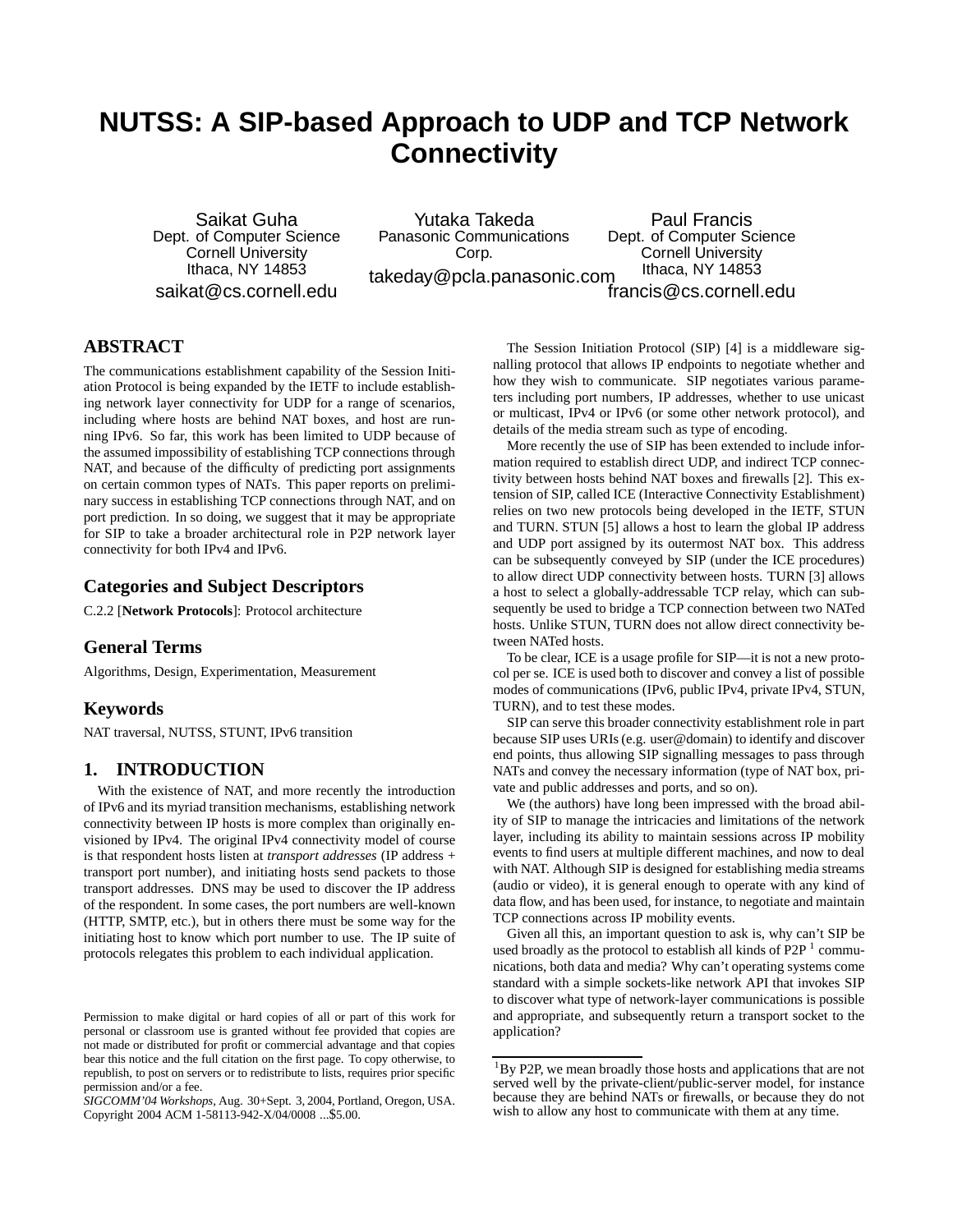There are two important criteria for determining whether a given transport or middleware protocol should be standardized, given a standard API, and perhaps even commonly supported by the OS. First, the protocol should provide basic functionality that is useful to a wide range of applications. Second, the protocol should be difficult enough that it is not trivial to provide it separately by each application.

Perhaps one answer to our question is that the socket-listen, DNS, let-each-application-solve-the-problem model has generally been adequate. Whereas this might have once been true, we believe it is no longer true. Establishing connectivity between NATed hosts, or between IPv4 and IPv6 hosts, or for that matter between IPv6 hosts that are connected to IPv4 networks and behind NAT boxes, is both difficult and broadly needed by all kinds of applications. We don't think it is appropriate to have separate distinct solutions for all of these connectivity problems.

Another possible answer to our question, and one that we confront in this paper, is that there is no known solution that provides *enough* functionality to justify a standard approach to all P2P connectivity establishment. In particular, there is a widespread perception that it is impossible in the vast majority of cases to establish direct TCP connections through NAT, and that there are too many cases where even UDP cannot be established through NAT because of the difficulty of knowing what port number the NAT box will assign. We believe both of these answers to be overly pessimistic. Indeed the authors have had preliminary success in the lab in establishing TCP connections through NATs and firewalls using a technique that we believe applies broadly. We also have broad success in the field in predicting NAT port assignments in order to establish UDP connectivity, and we believe that this success will apply equally well to TCP.

The purpose of this paper is to report these specific results, to suggest to the networking community that SIP be used generally as the standard means for negotiating and establishing network connectivity for P2P, including in support of transition to IPv6, and to discuss research issues associated with this model. Note we are not suggesting SIP for general public client-server communications. That model works more-or-less just fine as is—SIP would only add unnecessary overhead.

The remainder of this paper is structured as follows: The next section briefly describes this architectural approach, which we dub NUTSS. The following two sections describe the NUTSS components not already described by the ICE/STUN/TURN suite of protocols, namely how to do port prediction for NATs that assign different ports for every outgoing connection (so-called Symmetric NATs), and how to establish direct TCP connections through NATs. We close by discussing issues and open problems in the NUTSS architecture.

## **2. NUTSS ARCHITECTURE**

If we are going to suggest an architecture to support a standard approach to connectivity establishment, it seems appropriate to give it a name (even if we are not responsible for the majority of its component parts). We like to call the architecture NUTSS, which stands for what we consider to be its main architectural components: NAT, URI, Tunnel, SIP, and STUNT.

NAT effectively extends the address space, though ideally someday IPv6 becomes ubiquitous and the architecture can be called UTSS. Indeed, when a host selects among the possible communications methods that ICE presents to it (i.e. IPv6, native IPv4, STUN, STUNT, TURN), the host selects IPv6 in preference to the others, if it is available. Therefore, as IPv6 usage spreads, it will naturally become the default method of communications. In this sense, NUTSS supports a natural *exit strategy* away from NAT.

The URI is the end-to-end naming scheme. The Tunnel component refers to the need to encapsulate some low-level protocols in UDP, specifically Mobile IP, IPsec, and even IPv6 itself. As stated already, SIP is the protocol used by hosts to negotiate network-level communications. NUTSS's usage of SIP will certainly include ICE, but will also include mechanisms to convey the TCP/UDP application to be run.

STUNT is a protocol that extends STUN to include TCP. STUN is the protocol that a host uses to determine what global address and port has been assigned to it by its outermost NAT box, and to determine what kind of NAT the box is.

STUNT has not yet been specified in detail, but its TCP usage would be very similar to STUN's UDP usage. More details are given later, but the basic idea is this. The host establishes multiple TCP (or UDP) connections with a globally reachable server (the STUNT Server). The STUNT Server records the global addresses (GA) and ports (GP) assigned by the NAT, and conveys them back to the host. Using SIP, the host in turn conveys to the remote host the expected GA and GP (and any other addresses and ports it may be able to communicate with), and likewise receives the addresses and ports of the remote hosts. Both hosts then send an initial packet outgoing packet through the NAT addressed to the remote hosts GA and GP. The purpose of this initial packet is to establish the mapping at the NAT box, thus allowing incoming packets from the remote host. This is sometimes called *punching a hole* in the NAT box. Subsequently bidirectional packet exchange can take place.

While this approach is fundamentally ugly (and some specific ugly details are discussed in this paper), much of the ugliness stems from the fact that NAT behavior is unstandardized and therefore ad hoc and unnecessarily complex. In any event, such ugliness cannot be avoided if we are to transition to IPv6 (and therefore have to deal with IPv4-IPv6 translating "NAT" boxes) so in our minds NUTSS is simply something that has to be done, and we ought to make it as painless and functional as possible. Over time, the ugly parts will disappear as NATs disappear and IPv6 takes hold. On the other hand, if IPv6 never takes hold, there will at least exist better functionality than we have today.

Finally, it is easy to imagine a socket-like NUTSS-based network API. Such an API could have the standard bind(), listen(), connect(), accept(), and close() calls, but could substitute URIs for IP addresses, and globally unique application names for port numbers. Indeed we have implemented such an API, though it has not been tested broadly.

## **3. PORT PREDICTION**

The key to successful NAT traversal (for TCP or UDP) is of course that the remote host know which global port (GP) and IP address (GA) has been assigned by the NAT for a given flow. The problem here is that STUNT knows what GP and GA has been assigned by the NAT *for the flow between the host and the STUNT Server*, but STUNT can only make guesses about what GP and GA will be assigned for a subsequent flow to the remote host.

Unfortunately, different NAT boxes take different approaches to port assignment (no doubt in part because the IETF for many years refused to recognize NATs and standardize their behavior). Some NATs will repeatedly assign the same GP to a given host using a given LP, even if that host has flows with multiple remote hosts. This kind of NAT is called a Cone NAT in [5], and its behavior is shown in Figure 1. Here we see that the host has established four flows with the STUNT server, each using the same local port (LP), but to different IP addresses (x and y) and different ports (p and q) at the STUNT Server. The STUNT Server sees that the NAT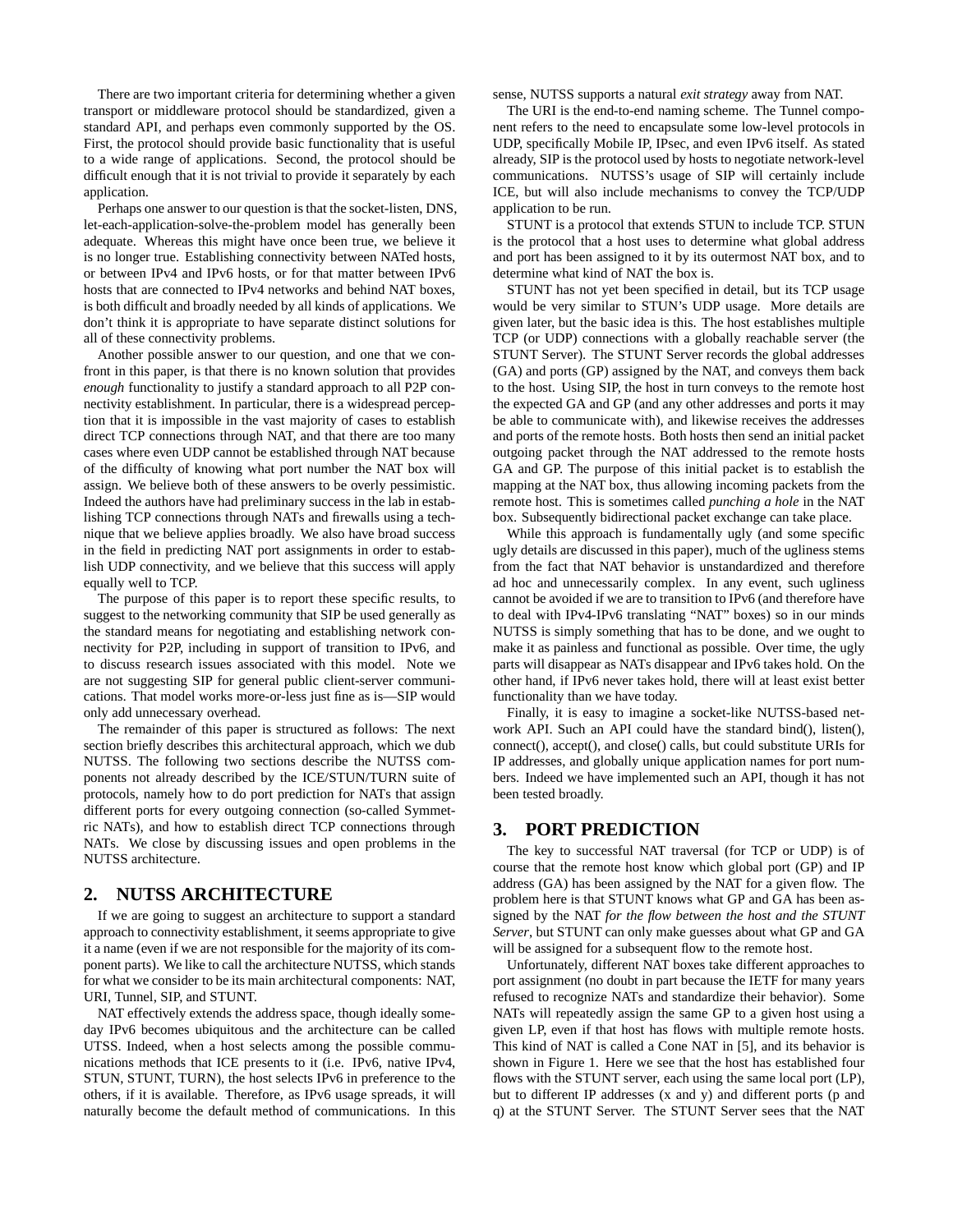

**Figure 1: Cone NAT Type**



**Figure 2: Symmetric NAT Type**

box has assigned the same GP each time, and so it is a good bet that the NAT box will do so again when the host establishes a flow with the remote host at address z. Note that NAT boxes virtually always assign the same global address GA, so for simplicity this is not shown in Figure 1. Note also that many Cone NATs assign GP = LP if LP is not already assigned to another flow. These are called Port Preserving Cone NATs.

While it is easy to traverse Cone NATs, traversing so-called Symmetric NATs is more difficult. Symmetric NATs assign a different port for every new flow, as shown in Figure 2. This can be detected by the NAT box, because it sees a different port assignment for each flow.

Fortunately, most Symmetric NATs assign port numbers in uniform increments  $\delta p$ , typically of 1 or 2, and so it is possible to predict the next port number assignment [6]. For example, if GP0 through GP3 each increment by 1, GP4 is likely to be GP3+1. Some Symmetric NATs randomly choose global port values, making port prediction impossible, but these are quite rare.

#### **3.1 Issues with Port Prediction**

The correct operation of port prediction relies on a single host getting an uninterrupted series of port assignments from the NAT. Unfortunately, other hosts may be getting ports assigned at the same time. For instance, a host *H* may get assignments GP0 and GP1, but a different host may get port assignment GP2 before *H* does, with *H* subsequently getting assignments GP3 and GP4. Note that we get the same effect if a different host obtained GP2 long ago and hadn't relinquished it yet.

There are two scenarios where port assignment interruption can cause a problem. One is when the host is probing the STUNT Server to determine what kind of NAT it is behind (i.e. Cone or Symmetric, and if Symmetric, the value of  $\delta p$ ). This case is not so bad for two reasons. First, the host can establish its TCP flows (or UDP packets) in immediate succession, thus minimizing the chance of interruption. The host doesn't need to wait for one connection to complete before starting the next connection. Second, inconsistencies in the series of assignments can usually be detected (i.e. different  $\delta p$  for different probes).

The far more difficult scenario is where the host probes the STUNT



**Figure 3: Window of vulnerability for port predictions**

box in order to predict the GP of the subsequent flow to to a remote host. The main problem here is that in some cases there is necessarily a gap in time between the probe flow to the STUNT box and the subsequent flow to the remote host. There are two cases to consider. In the first case, the host knows the GP and GA of the remote host before probes the STUNT Server. This is possible when the remote host's NAT is Cone, or when it is Symmetric but there are very few hosts using the NAT box (and so very unlikely that a port sequence interruption will take place). In this case, the gap is due to the time it takes for the host to receive an answer from the STUNT Server and establish the flow to the remote host. This gap is roughly equal to the RTT between the host and its STUNT Server, and so could easily be on the order of 100ms.

In the second case, the host cannot know the GP and GA of the remote host before it probes the STUNT Server. This would be the case where the remote host is also behind a heavily utilized Symmetric NAT. In this case, the host has to wait for both the answer from the STUNT Server conveying its own GP and GA, and a message from the remote host conveying the remote hosts GP and GA (as does the remote host). Essentially, both hosts must, at the same time, probe the STUNT Server, get an answer, inform the other host of the answer, and then establish the flow. This requires two round trips even where the two hosts are synchronized (i.e. start their probes at the same time), and longer to the extent that they are not synchronized as illustrated in Figure 3. Thus it is easy to imagine 300ms or even 500ms gap between the two port assignments.

Given this, there are going to be cases (medium to large enterprise networks) where port prediction is simply not possible. Cornell, which has over 20,000 students, faculty, and staff, has 10's of outgoing TCP connections per second.

#### **3.2 Likelihood of Failure**

Given that there are failure modes, we would like to get a sense of how often failures may occur. While we don't have hard numbers, we can look at the percentage of commercial NAT boxes that are Cone, Symmetric, and so on. We looked at 9 different NAT boxes from 5 manufacturers (Netgear, Linksys, Dlink, Hawking, and Speedstream). Regarding UDP behavior, eight of the nine are Cone type, and of these, five are port preserving. For TCP, six of the nine are Cone type, with five of these being port preserving (the same five as with UDP). Of the Symmetric NATs, all of them have a  $\delta p = 1$ .

Given this, we can guess that port prediction may work for the large majority of home or small office NAT users (because none of these NATs have random port assignment, and because small networks don't have the port series interruption problem). Indeed in tests run by Panasonic Communications Corp., UDP port prediction through home/small office NATs worked virtually 100% of the time.

We can guess that many large enterprise users may be able to establish connectivity through NAT because they use Cone type NATs. Nevertheless, there will be significant numbers of large enterprise users that still will not be able to establish connectivity.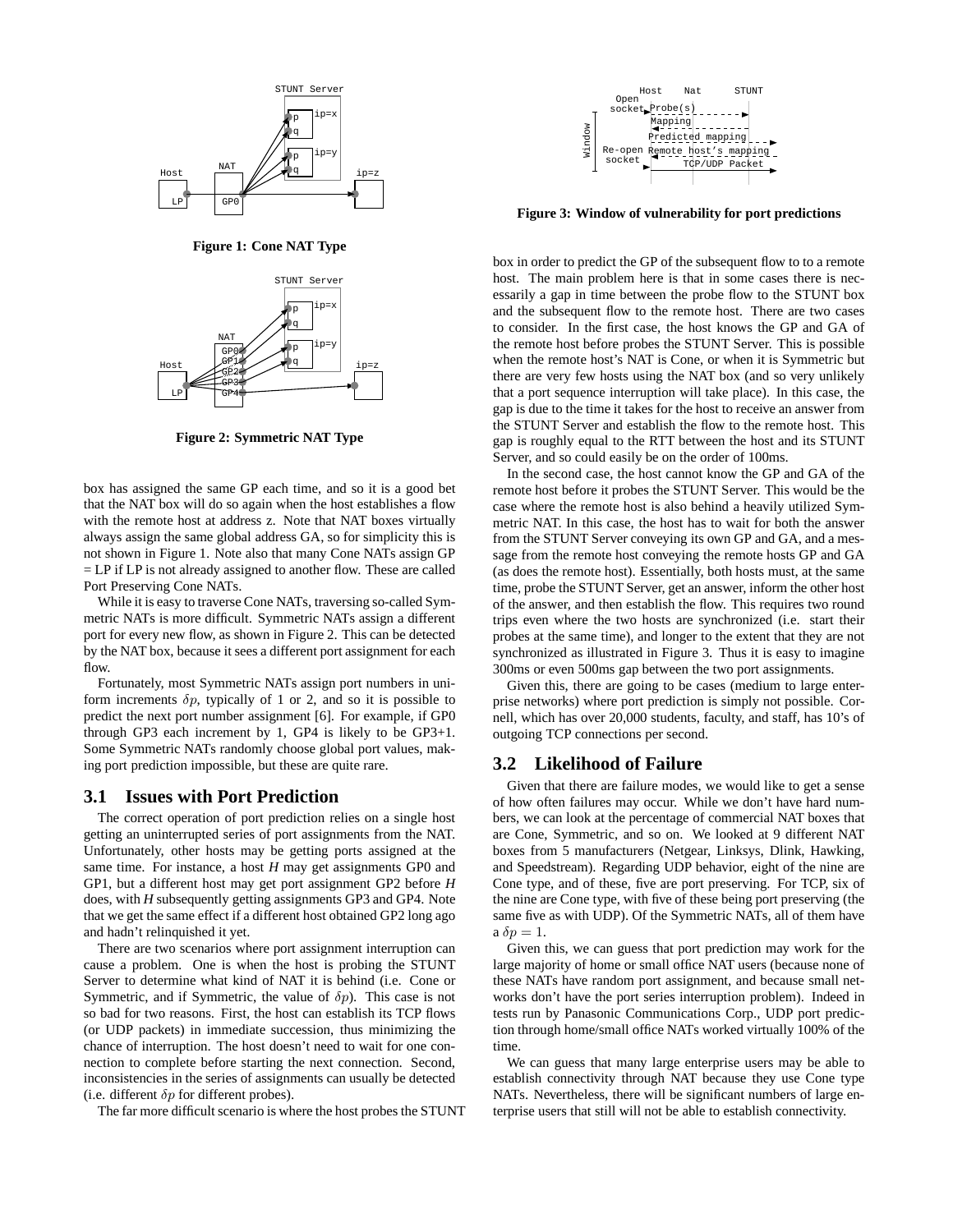

**Figure 4: Network Configuration**

We should keep in mind, however, that large institutions often block most applications at the firewall anyway. In other words, the connectivity problem is often not with NAT per se, but rather is a feature desired by the enterprise's IT organization. In addition, if an institution does want to allow P2P flows, it has the option of using a Cone NAT.

There are two points we are trying to make here to application developers who may consider using the NAT technologies described in this paper. First, while port prediction is not foolproof, it adds significantly to the population of users who could connect through NAT compared with no port prediction. Second, even if port prediction were foolproof, there would still be connectivity issues, because of firewall policy. In other words, if the P2P application developer expects fault-free P2P operation, he or she is out of luck in any event.

#### **4. NAT TCP SOLUTION**

The basic problem with establishing TCP through NATs is that, with TCP, normally one host listens while the other host initiates the connection (with a SYN packet). Unfortunately, NAT requires that there be an outgoing packet to assign the NAT port mapping (punch a hole) before any incoming packets can be received. A listening host never sends such a packet, and therefore can never receive the SYN from the initiating host.

Now it so happens that the TCP *protocol specification* allows both ends to behave as initiators by simultaneously sending SYN packets. This simultaneous operation will work with NATs as long as each SYN packet exits its respective NAT outgoing before the remote host's SYN packet arrives. This is actually not hard to achieve as long as the path between NATs is longer than the paths between each host and its NAT. The point is moot, however, because Microsoft does not allow simultaneous TCP in its implementation. Thus this isn't a meaningful option unless Microsoft changes its TCP.

Another broad approach is to allow the host to explicitly establish an address mapping or firewall rule in the NAT/firewall through some out-of-band protocol exchange. This is the approach taken, for instance, by Universal Plug-and-Play (UPnP) [1], and by the IETF midcom working group (which is also the group that produced STUN). The downside of this type of approach is that they require that these protocols exist and are enabled in the NAT/Firewall. An application developer cannot depend on either of these, and so for the time being they are not an attractive option. Something more incrementally deployable (i.e. does not require explicit cooperation from the NAT/Firewall) is preferable.

#### **4.1 Our Approach**

In this section we describe our approach of establishing TCP connections when each end-point is behind a NAT as shown in Fig-



**Figure 5: TCP Connection Setup**

| # | Source            | Dest.     | Contents                       |
|---|-------------------|-----------|--------------------------------|
| 1 | over Proxy        |           | Intent to establish connection |
| 2 |                   |           | <b>STUNT</b> port prediction   |
| 3 | over Proxy        |           | A's global mapping A:P         |
| 4 | a:p               | B:O       | SYN, low TTL, Seq# SA          |
|   | $(A : P)^1$       |           |                                |
| 5 | over Proxy        |           | Encapsulated SYN, default TTL, |
|   |                   |           | source $A \cdot P$             |
| 6 | from A to STUNT   |           | Encapsulated packet 7 (below)  |
|   | B:O               | A: P      | SYNACK, Seq#SB, ACK#SA+1,      |
|   | (spoofed)         | $(a:p)^1$ | default TTL                    |
| 8 | a:p               | B:O       | ACK, Seq#SA+1, Ack#SB+1, de-   |
|   | $(A \cdot P)^{1}$ |           | fault TTL                      |

**Table 1: TCP Connection Setup**

ure 4. One design principle we followed in this approach is that, from the perspective of the NAT boxes on both ends, the TCP connection setup appears to be a normal three-way handshake (with both hosts appearing to be the initiator). This approach minimizes the chance that a NAT box (or firewall) will disallow the connection because it looks non-standard.

For simplicity, in Figure 4 we show only NATs N and M which are the border NATs that connect the private networks to the public internet. Additional NATs that may be present between the border NAT and the respective end host do not effect the protocol. Though only a single STUNT Server is shown, each host A and B may have separate independent STUNT Servers. The STUNT Server(s) must be placed in the public internet and that they are able to spoof IP source addresses. The Proxy shown in Figure 4 is required to pass messages between hosts A and B to coordinate the establishment of TCP. The Proxy could be a single box that both A and B have established communications with, or it could represent an infrastructure, for instance composed of SIP proxies, through which A and B can exchange messages.

The TCP connection setup protocol that we describe is symmetric for A and B. We describe it from A's perspective as depicted in Figure 5. Both A and B use standard TCP stack and API provided by the OS. Note that the solid lines represent the actual TCP packets. The dashed lines represent messages sent between the hosts and their respective STUNT Servers, or between themselves via one or more Proxies.

<sup>&</sup>lt;sup>1</sup>After NAT by N

<sup>2</sup>After NAT by M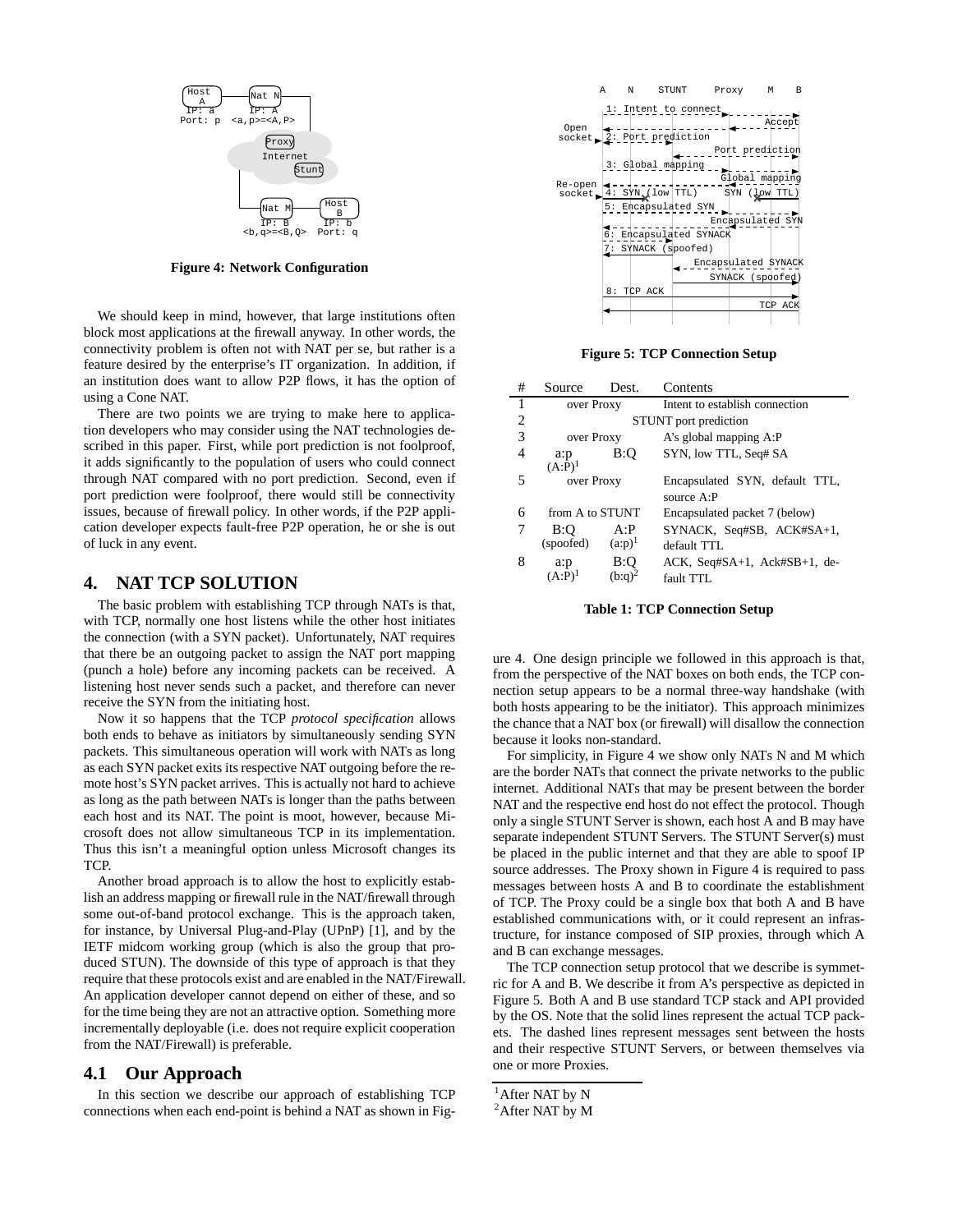At startup, Hosts A and B establish their intent to communicate with each other via a proxy. Each then predicts its global mappings GA and GP as outlined in Section 3. If either NAT is cone then the respective end point can predict its global mapping prior to step #1 and use it for multiple TCP connections later. Each host must also open a RAW socket so that it can see a copy of the first SYN the OS TCP sends. Host A sends its GA and GP to B via the proxy and likewise receives B's global mappings. Upon receiving B's global mapping, A initiates a TCP handshake with it. The SYN sent as part of the 3-way handshake must have a sufficiently low TTL that causes the packet to be dropped in between N and M. The reason for this is that NAT M might close the hole created by Host B if it sees an unexpected SYN arrive from outside. The TTL is set using the IPHDRINCL option. The low TTL may cause an ICMP error to be generated in the network, though the ICMP packet itself doesn't hurt (or help) the connection setup (see Section 4.2.1 and 4.2.2).

Host A sends the contents of the TCP SYN (packet 3) that it heard via the RAW socket in a message to Host B (via the Proxy, packet 5). This message could certainly be a SIP message. Likewise, it receives the contents of Host B's TCP SYN via a message. Host A then constructs a message containing both its and Host B's SYN packets, and sends the message to its STUNT Server. From these two SYNs, the STUNT Server is able to construct the SYNACK that Host A and NAT N expect to see (i.e. containing the sequence number that Host B generated, and the ACK number that Host B would have produced had it received Host A's SYN. This SYNACK is transmitted from the STUNT Server to NAT N, spoofing the source address so that it appears to have come from Host B via NAT M (this can be done with a RAW socket).

NAT N finds the SYNACK it is expecting to see and translates the destination address to A's private address and routes it accordingly. The packet is then received by A's OS which acknowledges the SYNACK with an ACK therefore completing the 3-way handshake. The final ACK has the default TTL and makes its way to B, thus completing the three-way handshake.

#### **4.2 Issues**

In addition to the port prediction of the global mapping discussed earlier, the NAT TCP solution has its fair share of issues it needs to deal with. This section discusses some of these issues including NAT characteristics, host requirements and the spoofing requirement for the STUNT Server.

#### *4.2.1 NAT Characteristics*

The scheme would fail if the NAT releases the port mapping in response to an ICMP TTL Exceeded message that may be generated as a result of packet 4 in Figure 5. This, however, is unlikely since it would make the NAT box highly susceptible to a DoS attack where any host could silence outgoing connections by sending ICMP packets. In addition, ICMP errors are considered transient and the NAT box should let the host's stack determine whether or not to retry. Of the two NAT boxes we tested TCP establishment with, both ignored the ICMP unreachable.

A second issue relates to the separation between the two NATs N and M. If M is 1-hop away from N then it is not possible to determine a sufficiently low TTL, such that the packet will be discarded after it traverses N but before it reaches M. If M receives this SYN packet, it may respond by either silently dropping it, by returning an ICMP error or by returning a TCP RST packet. The first case would be ideal since neither A nor N sees any packets that cause them to deviate from the 3-way handshake. The second case is addressed in the previous paragraph. The third case, would result in N releasing the port mapping and A aborting the handshake causing the scheme to fail.

The scheme suggested above would also fail if the NAT unpredictably changes the Seq# of outbound TCP packets. Certain NATs, in particular BSD's pf module, can be configured to add a fixed offset to all outbound Seq# and subtract the same offset from inbound Ack#s. If this offset is picked at random for every connection then A will be unable to make the necessary changes to packet 5 in Figure 5. As a result, B's encapsulated SYNACK will have A's original Seq#, but packet 8 which traverses the NAT will have A's translated Seq# and will be considered by B's stack as a stray packet.

#### *4.2.2 Other Requirements*

The requirements for a STUNT end-point depends on the implementation. Our implementation is a user-space library that is source compatible with the BSD-style socket API. This imposes some limitations, for instance, the API depends on the kernel to construct network packets and send them on the physical medium. In order to reclaim a copy of packet 4 (Figure 5) created by the kernel, the API need to snoop for it using RAW sockets. While most OSs support RAW sockets at an application level, some OSs require super-user permissions to grant access to them. The second point of concern is that different OSs respond differently to ICMP errors received during connection setup, like the possible ICMP TTL exceeded message generated as a result of packet 4 having a low TTL. If the particular host OS considers this ICMP error non transient and aborts the connection setup, then the user-space API needs to block the ICMP message from propagating up the stack by temporarily inserting an appropriate rule in the OS's packet filter module. In our tests, we had to do this for the Linux hosts.

The requirement for a STUNT Server, which answers global mapping queries and reflects the encapsulate SYNACK (packet 7, Figure 5), is that it be able to *spoof* packets from arbitrary source IPs. This is because the encapsulate SYNACK sent by A to the STUNT Server which the server then inserts into the routing infrastructure has B's address as the source IP address. Sometimes ISP edge routers filter out packets with spoofed source addresses. Since STUNT Servers can be deployed in a controlled fashion, however, it should generally be possible to have the ISP turn off this filter at the STUNT Server's edge router (if indeed it is turned on in the first place).

A different approach to TCP connection setup through NATs is possible that does not require spoofing packets. In this scheme, hosts A and B discover their global mappings as before but only Host A sends the low TTL SYN packet (packet 4 in Figure 5). This establishes a mapping for A in NAT N. Host A then closes the socket it used to send the SYN and reopens another socket on the same local port listening for incoming connections. It signals B through the proxy when it is ready to receive connections. Upon receiving this signal, B, initiates a 3-way TCP handshake with the default TTL. The SYN sent by B is NAT'ed twice, first by M and then by N before it reaches A, who then replies with a SYNACK as expected. This scheme is less general than the one outlined in Section 4.1 since N may expect to see only an inbound SYNACK in response to packet 4. In addition, aborting the connection at A prior to opening a listen socket may result in a RST being sent out by A's stack which would close the mapping at N.

## **5. CONCLUSIONS AND THOUGHTS**

This paper presents two *hacks* (important hacks, we believe, but hacks just the same) which expand the scope of connectivity establishment through NATs. This report is preliminary in that we don't have a lot of field experience with these techniques. One goal of this paper is to encourage experimentation.